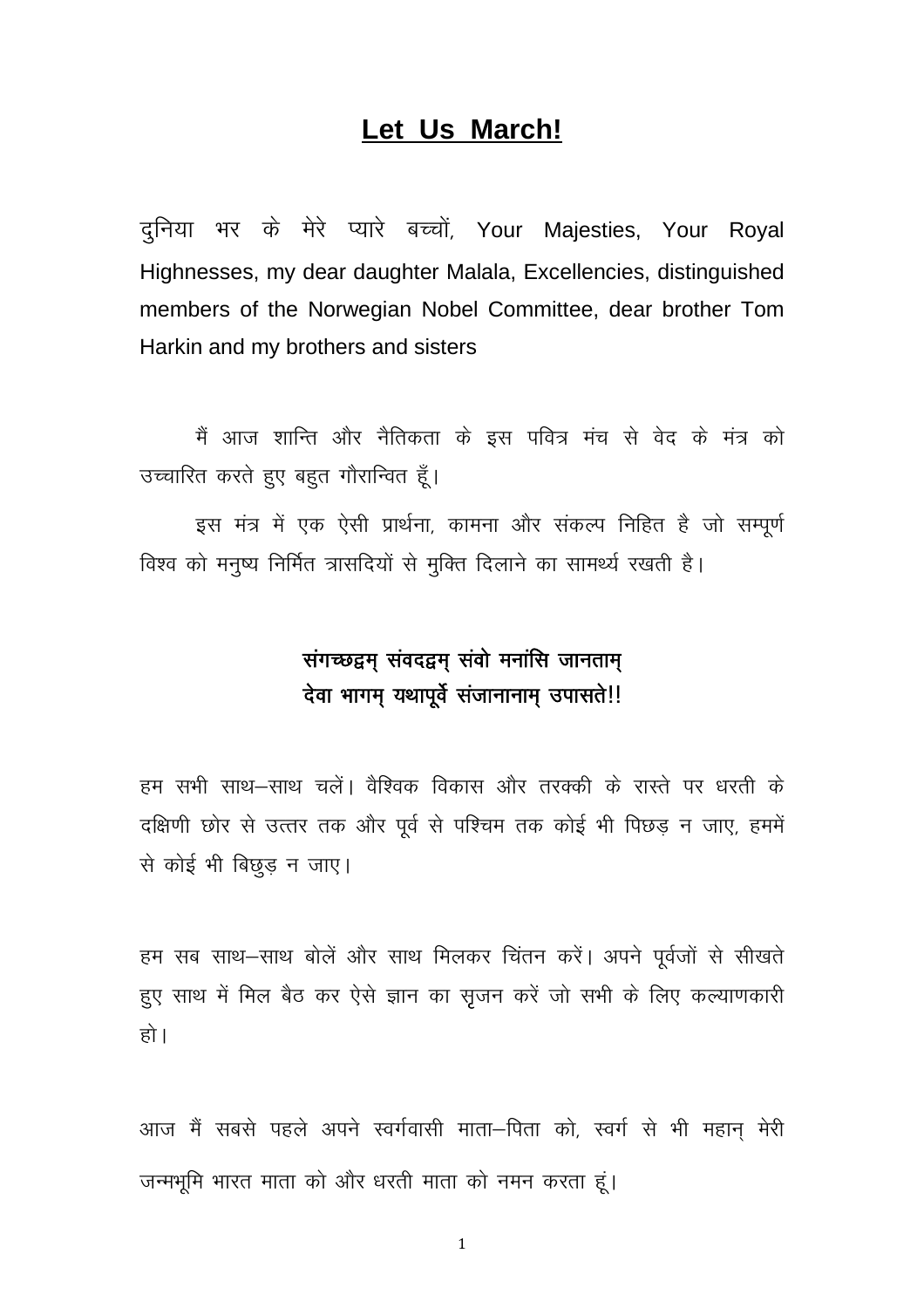मैं उन हजारों बच्चों का स्मरण करता हूँ जिन्हें आज़ाद कराने में मैं स्वयं मुक्त होता रहा हूँ। मुक्ति की पहली मुस्कान से भरे उनके सुंदर चेहरों पर मैंने बार-बार, हर बार ईश्वर को मुस्कराते हुए देखा है।

मैं इस सम्मान का सबसे बड़ा श्रेय अपने आन्दोलन में भारत के कालू कुमार, धूमदास और आदर्श किशोर तथा पाकिस्तान के बालक इकबाल मसीह को देना चाहूंगा, जिन्होंने बच्चों की आजादी और गरिमा की रक्षा के लिए अपना सर्वोच्च बलिदान दे दिया। मैं यह पुरस्कार उन सभी शहीदों की ओर से, विश्व भर में बचपन को बचाने में जुटे कार्यकर्ताओं की ओर से, और मेरे समस्त देशवासी भाई बहनों की ओर से विनम्रतापूर्वक स्वीकार कर रहा हूं।

भगवान बुद्ध, गुरूनानक और महात्मा गांधी की धरती भारत से नोर्वे तक की मेरी यह यात्रा धरती पर शान्ति और विश्व बन्धुत्व की प्राचीनतम और वर्तमान धुरियों को जोड़ने वाली यात्रा है।

Friends, the Nobel Committee has generously invited me to deliver a "lecture." Respectfully, I am unable to do that.

Because, I am representing here - the sound of silence. The cry of innocence. And, the face of invisibility. I represent the millions of children who are left behind and I have kept an empty chair here as a reminder. I have come here only to share the voices and dreams of our children - because they are all our children -[gesture to everyone in the audience],

 $\overline{2}$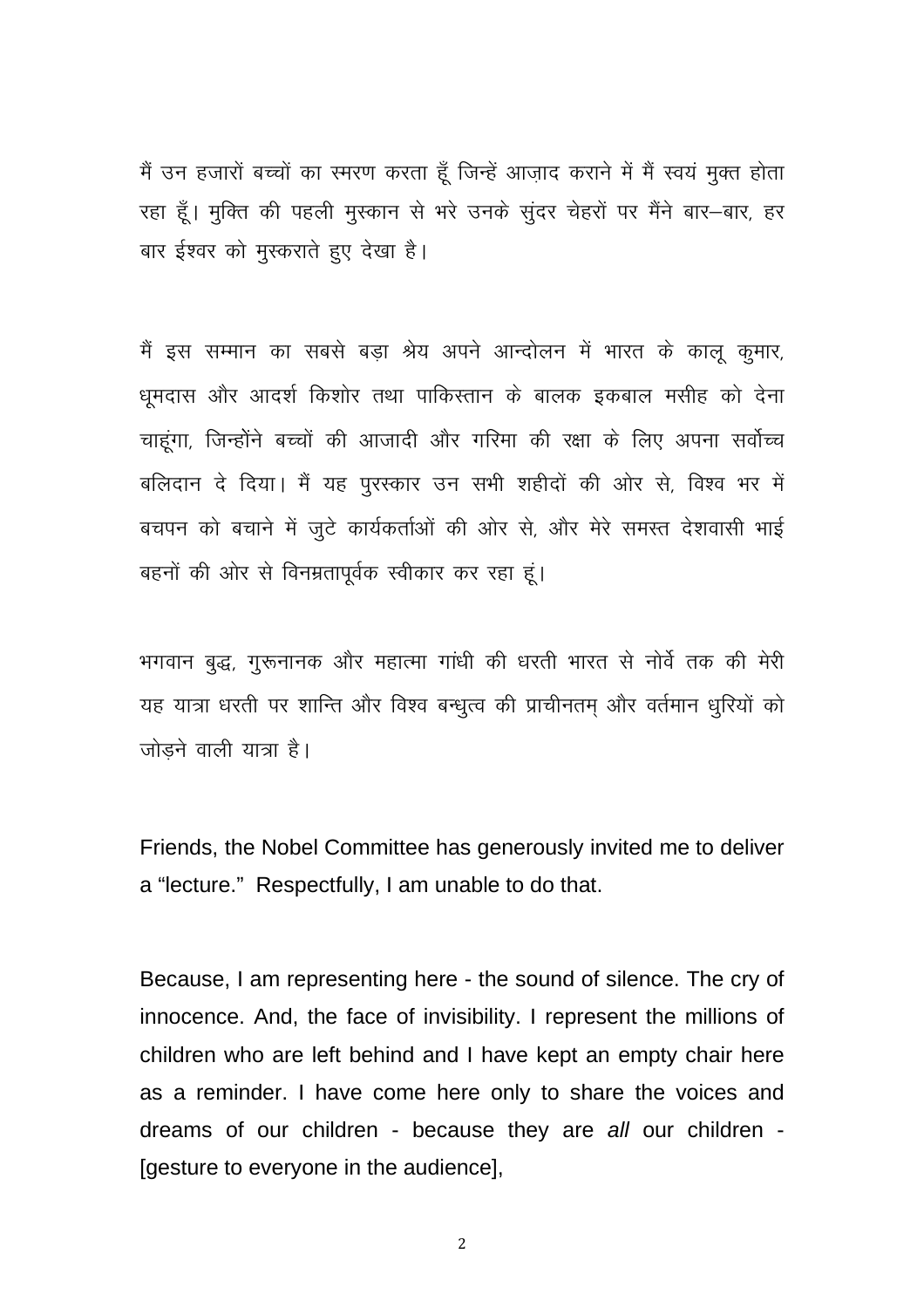I have looked into their frightened and exhausted eyes. I have held their injured bodies and felt their broken spirits.

Twenty years ago, in the foothills of the Himalayas, I met a small, skinny child labourer. He asked me: "Is the world so poor that it cannot give me a toy and a book, instead of forcing me to take a tool or a gun?"

I met with a Sudanese child-soldier who was kidnapped by an extremist militia. As his first training, he was forced to kill his friends and family. He asked me: "What is my fault?"

Twelve years ago, a child-mother from the streets of Colombia – trafficked, raped, enslaved – asked me this: "I have never had a dream. Can my child have one?"

All the great religions tell us to care for our children.

Jesus said: "Let the children come to me; do not hinder them, for the kingdom of God belongs to them."

The Holy Quran says: "Kill not your children because of poverty."

Friends! There is no greater violence than to deny the dreams of our children.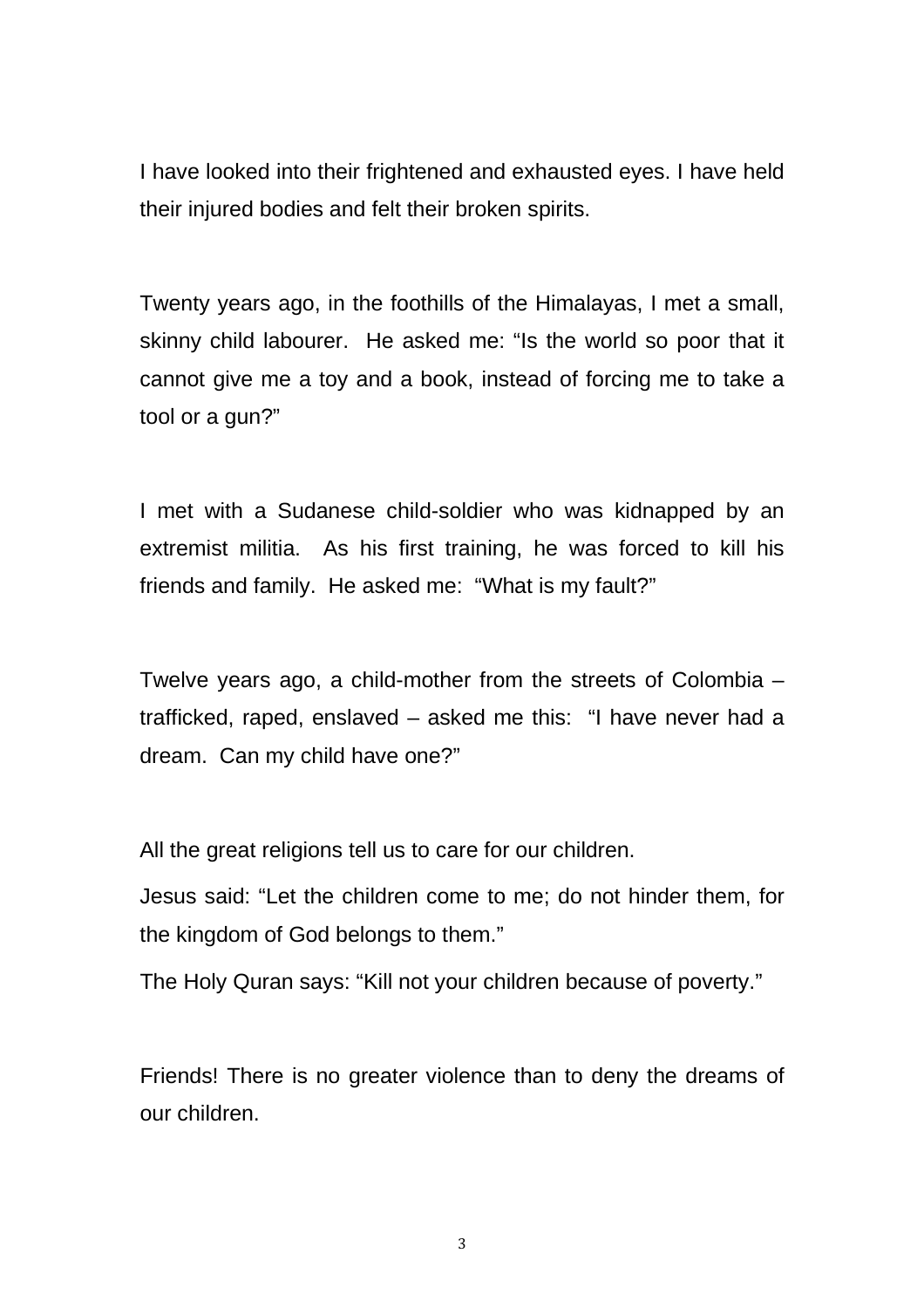Therefore…

I *refuse* to accept that all the temples and mosques and churches and prayer houses have no place for the dreams of our children.

I *refuse* to accept that world is so poor, when just one week of global military expenditure can bring all our children into classrooms.

I *refuse* to accept that all the laws and constitutions, and judges and police are not able to protect our children.

I *refuse* to accept that the shackles of slavery can ever be stronger than the quest for freedom.

## I REFUSE TO ACCEPT.

My only aim is life is that every child is free to be a child,

- free to grow and develop,
- free to eat, sleep, see daylight,
- free to laugh and cry,
- free to play and learn,
- free to go to school, and above all,
- free to dream.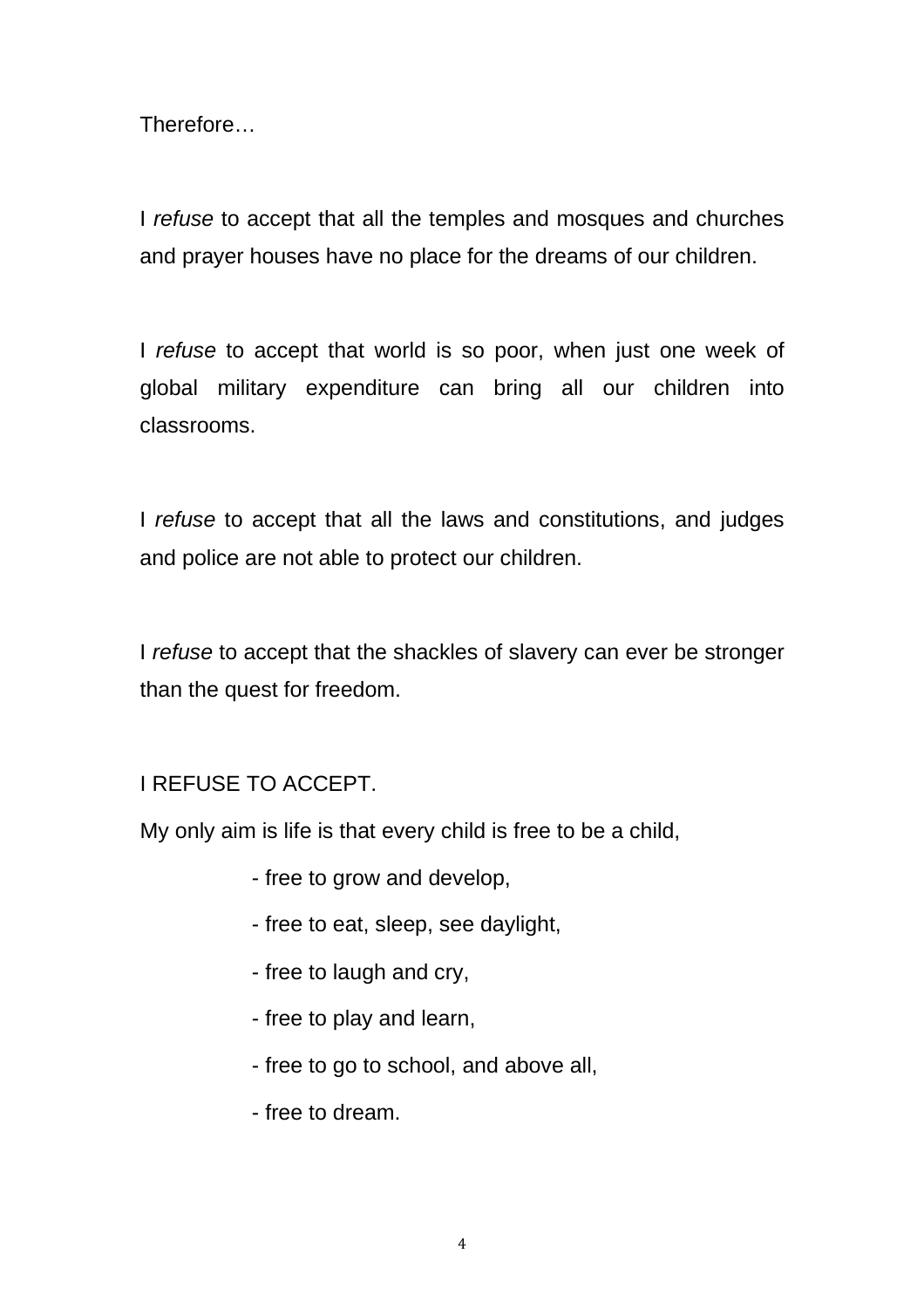I have the privilege of working with many courageous people who have the same aim. We have never given up against any threat or attack and we will never.

We have made progress in the last couple of decades. We have reduced the number of out of school children by half. We have reduced the number of child labourers by a third. Child mortality and malnutrition has been reduced, and millions of child deaths have been prevented.

But, let us make no mistake, great challenges still remain.

Friends! The biggest crisis knocking on the doors of humanity today are fear and intolerance.

We have utterly failed in imparting an education to our children. An education that gives the meaning and objective of life. An education that builds a sense of global citizenship among the youth.

I am afraid that the day is not far when the cumulative result of this failure, will culminate in an unprecedented violence, that will be suicidal for humankind.

Rights, security and hope can only be restored through education.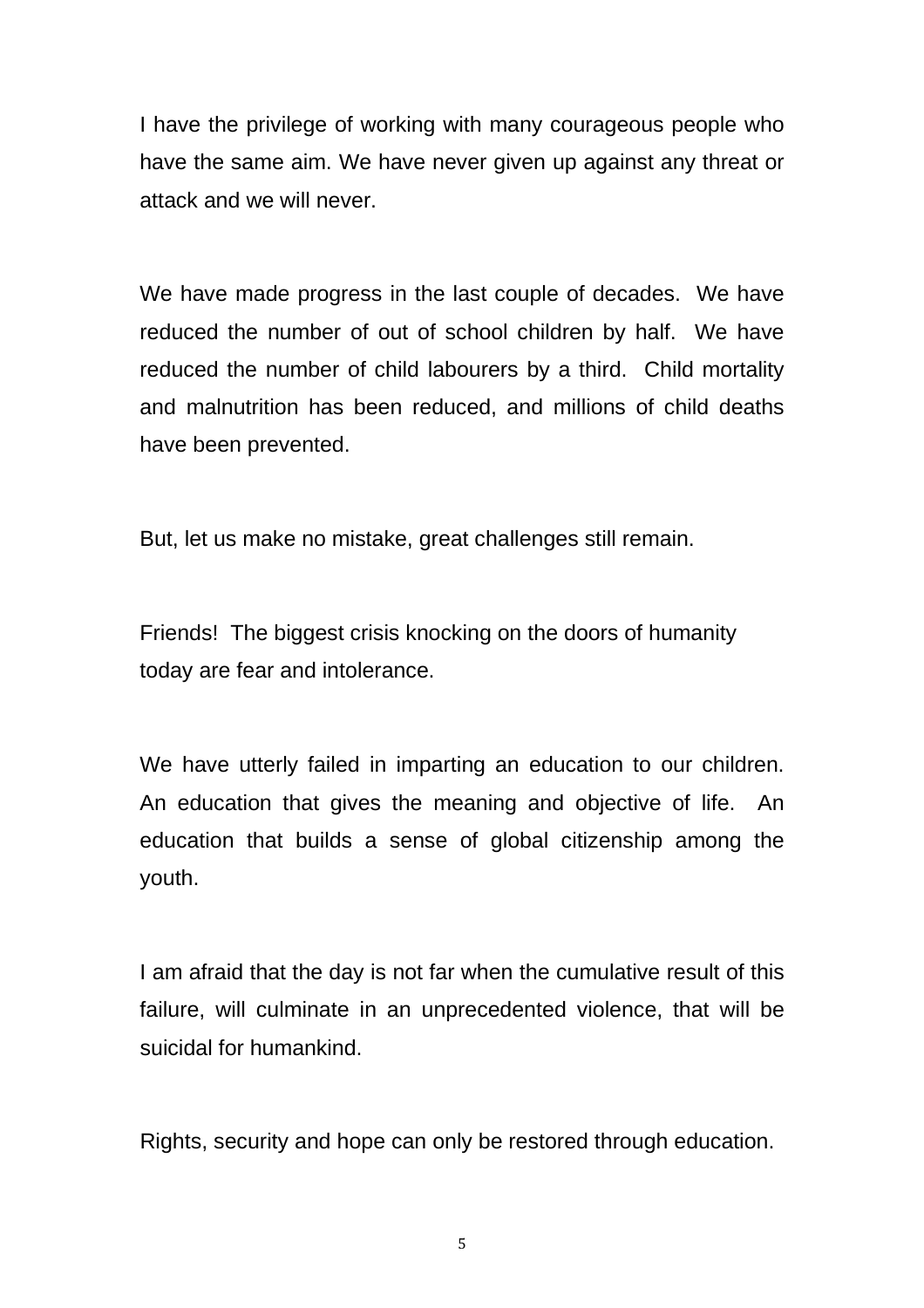Young people like Malala, Kayanat, Shazia and my daughters from Africa are rising up everywhere and choosing peace over violence, tolerance over extremism, and courage over fear.

The solutions are emerging. But, these solutions can not be found only in the deliberations in conferences, and the prescriptions from a distance.

They lie in small groups, local organisations and individuals, who confront the problem every day. Even if they remain unrecognised and unknown to the world

You may ask: what can one person do? Let me tell you a story I remember from my childhood: A terrible fire had broken out in the forest. All the animals were running away, including lion, the king of the forest.

Suddenly, the lion saw a tiny bird rushing towards the fire. He asked the bird, "what are you doing?" To the lion's surprise, the bird replied "I am on my way to extinguish the fire." He laughed and said, "how can you kill the fire with just one drop of water, in your beak?" The bird was adamant, and said, "*I am doing my bit*."

Eighteen years ago, millions of my brothers and sisters, individuals marched across 80,000 kilometres, in 103 countries. And, a new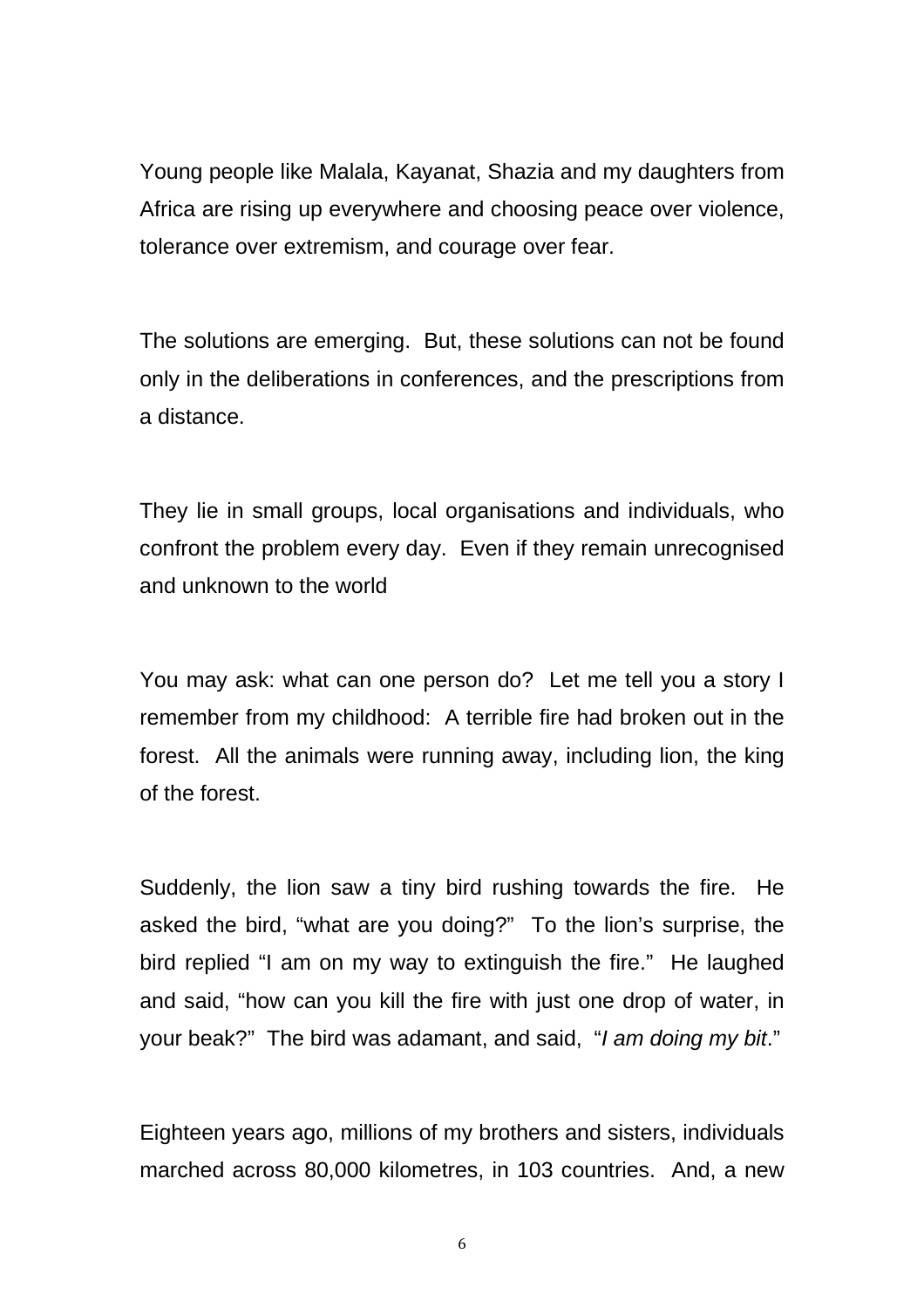international law against child labour was born. We have done this.

We live in an age of rapid globalisation. We are connected through high-speed Internet. We exchange goods and services in a single global market. Each day, thousands of flights connect us to every corner of the globe.

But there is one serious disconnect. It is the lack of *compassion*. What we need is a transformative compassion that leads to equality, freedom and justice.

Let us inculcate and transform this individuals' compassion into a global movement. Let us *globalise compassion*.

Mahatma Gandhi said, "If we are to teach real peace in this world... we shall have to begin with the *children*." I humbly add, let us unite the world through the compassion for *our* children.

Whose children are they who stitch footballs, yet have never played with one?

Whose children are they who harvest cocoa, yet do not know the taste of a chocolate?

Whose children are they who are dying of Ebola?

Whose children are they who are kidnapped and held hostage?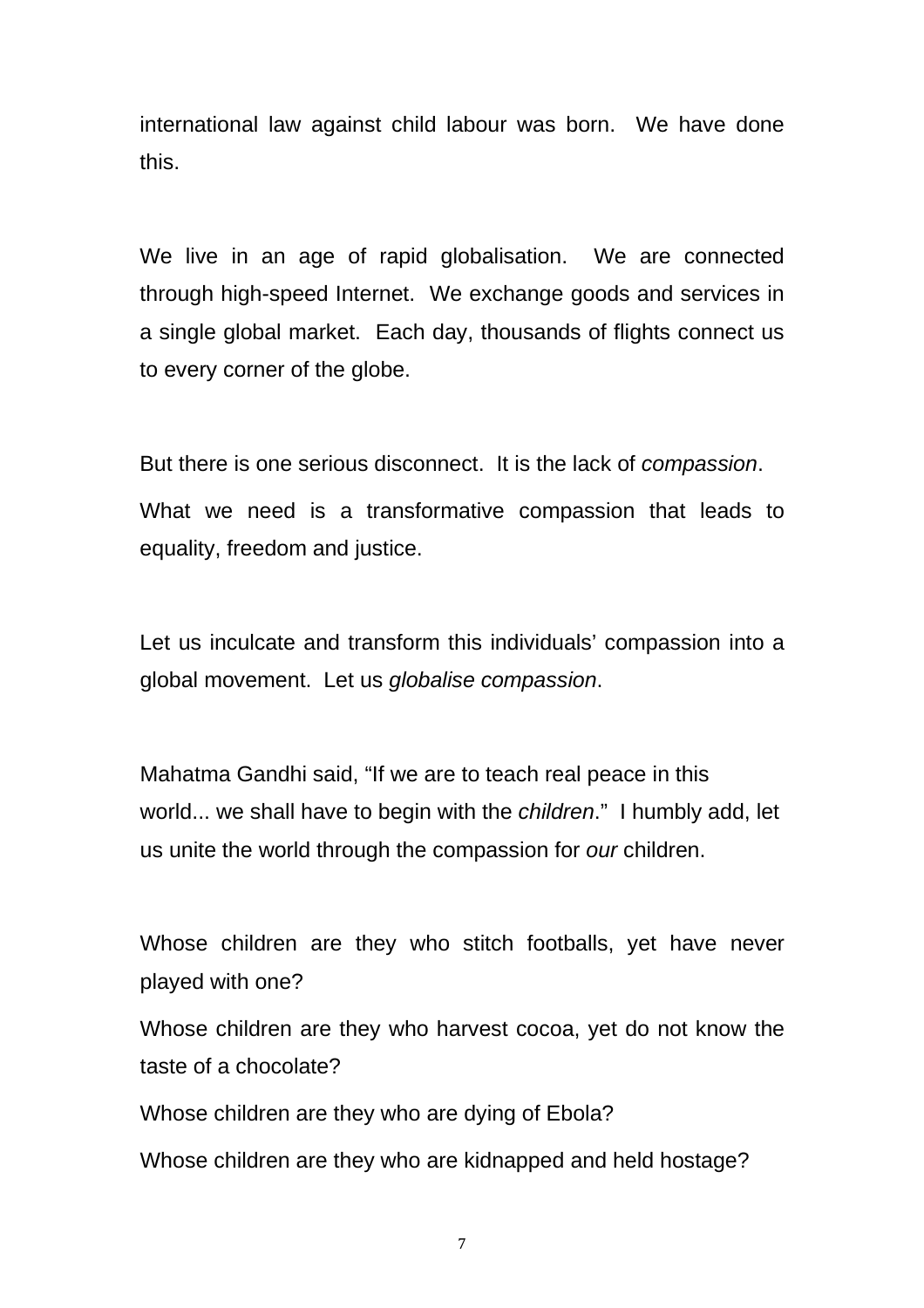They are all *our* children.

I remember an eight-year-old girl we rescued from intergenerational forced labour in stone quarries. Sitting in my car immediately after her rescue she asked:

*"Why didn't you come earlier?* "

Her angry question still shakes me – and has the power to shake the world. Her question is for all of us. What are we doing? What are we waiting for? How many girls will we allow to go without rescue?

Children are questioning our inaction and watching our actions.

We need *collective* actions with a sense of *urgency.* 

*Every* single minute matters, *every* single child matters, *every* single childhood matters.

Therefore, I challenge the passivity and pessimism surrounding our children. I challenge this culture of silence, this culture of neutrality.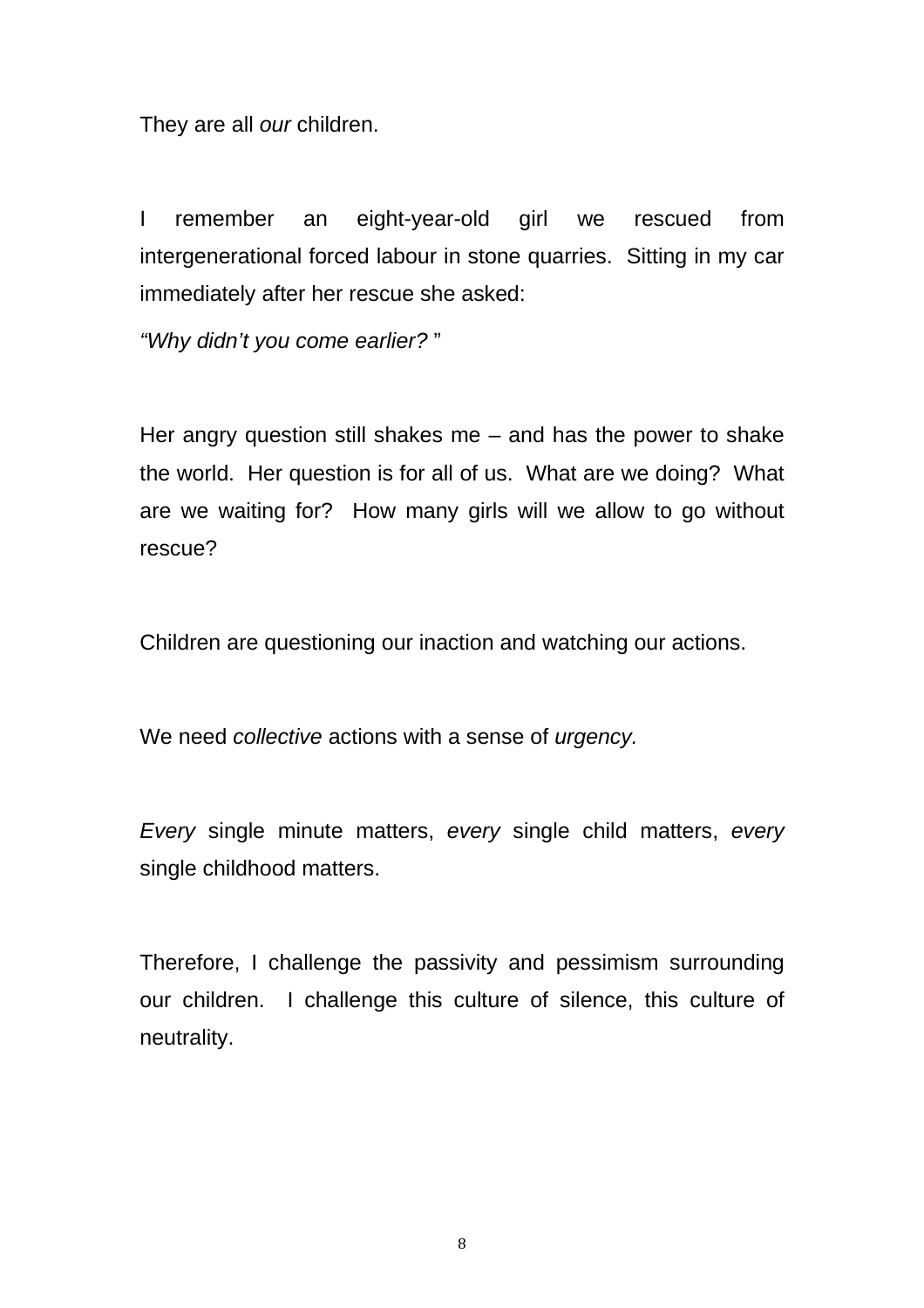I call upon all the governments, intergovernmental agencies, businesses, faith leaders, workers, teachers and NGOs, and *each* one of us, to put an end to all forms of violence against children.

Slavery, trafficking, child marriages, child labour, sexual abuse, and illiteracy have no place in any civilised society.

Friends, we can do this.

Governments must make child friendly policies, and invest adequately in education and young people.

Businesses must be more responsible, accountable and open to innovative partnerships.

Intergovernmental agencies must work together to accelerate action.

Global civil society must rise above the business-as-usual and fragmented agendas.

Faith leaders and institutions, and all of us must stand with our children.

We *must* be bold, we *must* be ambitious, and we *must* have the will. We *must* keep our promises.

Over fifty years ago, on the first day of my school, I met a cobbler boy my age sitting outside school, polishing shoes. I asked my teachers: "*Why is he working outside? Why is he not with me in*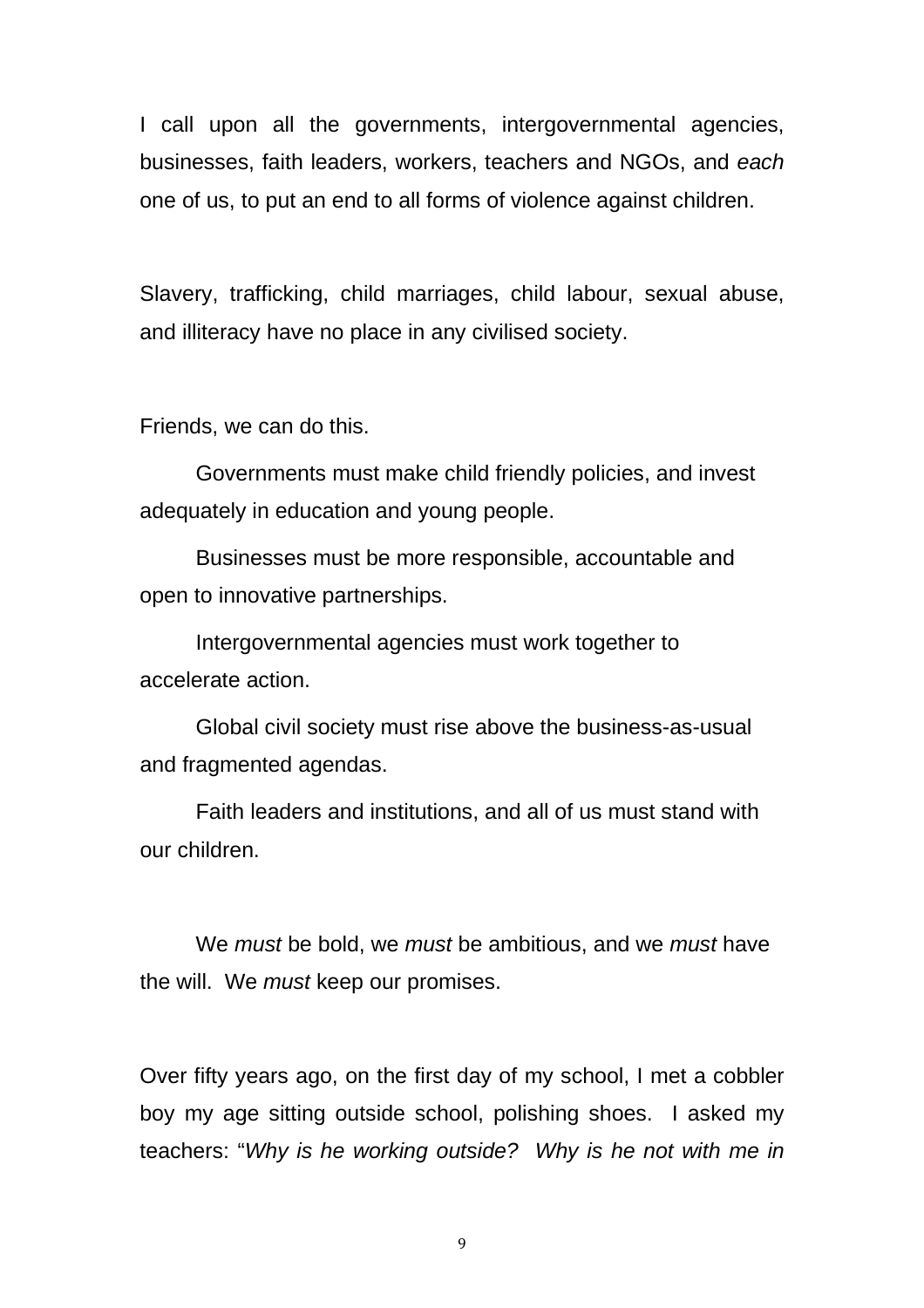*the school?"* My teachers had no answer. One day, I gathered the courage to ask the boys' father. He said: *"Sir, I have never thought about it. We are just born to work."*

This made me angry. It still makes me angry. I challenged it then, and I am challenging it now.

As a child, I had a vision of tomorrow. A vision of that cobbler boy sitting with me in my classroom.

Now, that tomorrow has become TODAY.

I am TODAY, and you are TODAY. TODAY it is time for every child to have a right to life, right to freedom, right to health, right to education, safety, the right to dignity, right to equality, and right to peace.

TODAY, beyond the darkness, I see the smiling faces of our children in the blinking stars. TODAY, in every wave of every ocean, I see our children playing and dancing. TODAY, in every plant, tree, and mountain, I see our children growing in freedom.

I want *you* to see and feel this TODAY inside you.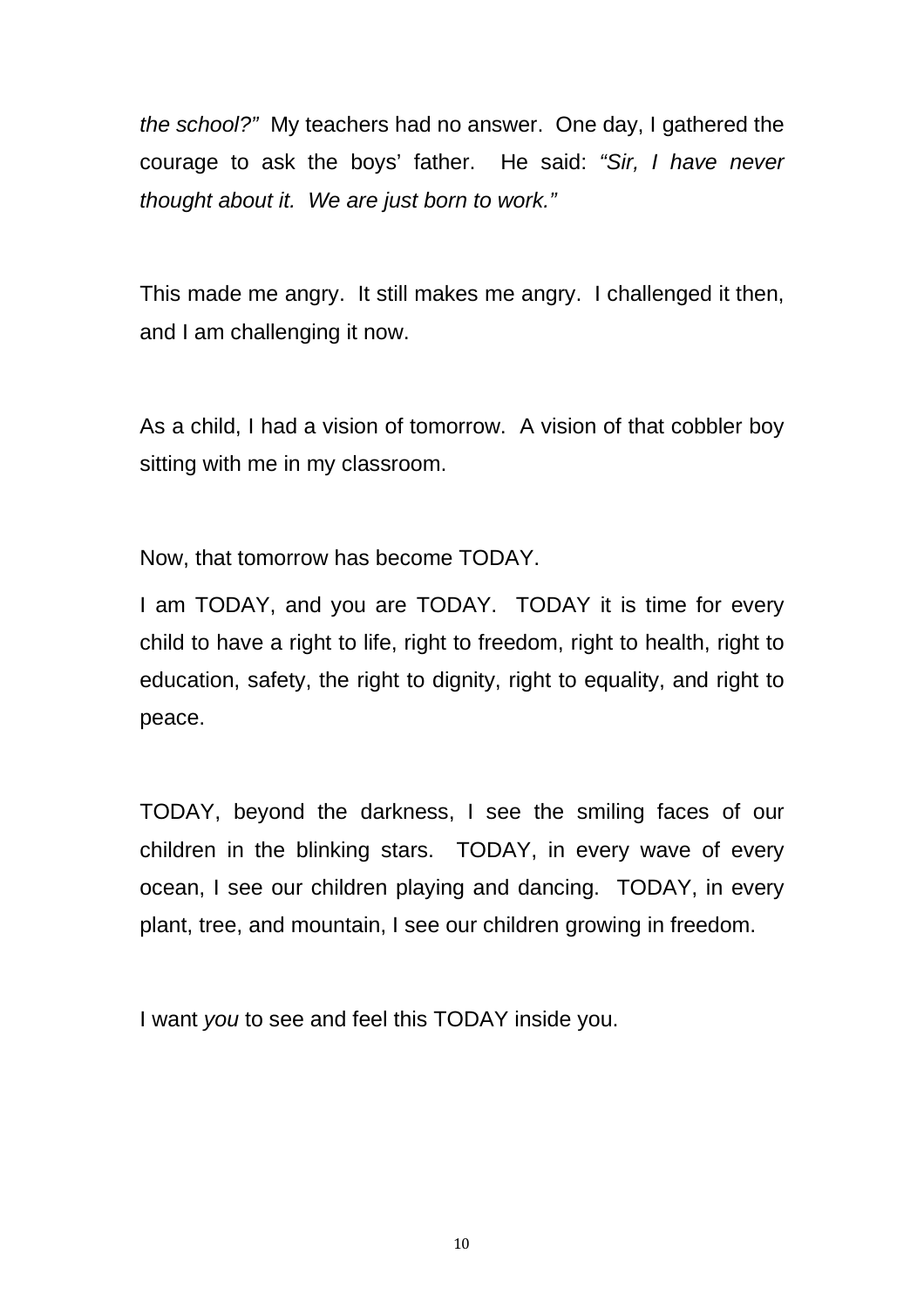My dear sisters and brothers, may I please request you to put your hand close to your heart - close your eyes and feel the child inside you?

I am sure you can - Now, listen to *this* child.

Today, I see thousands of Mahatma Gandhis, Martin Luther Kings, and Nelson Mandelas calling on us.

Let us democratise knowledge.

Let us universalise justice.

Together, *let us globalise compassion!*

I call upon you in this room, and all across the world.

I call for a march from exploitation to education, from poverty to shared prosperity, a march from slavery to liberty, and a march from violence to peace.

*Asato mā sad gamaya, tamaso mā jyotir gamaya, m*ṛ*tyor mā am*ṛ*ta*ṁ *gamaya.*